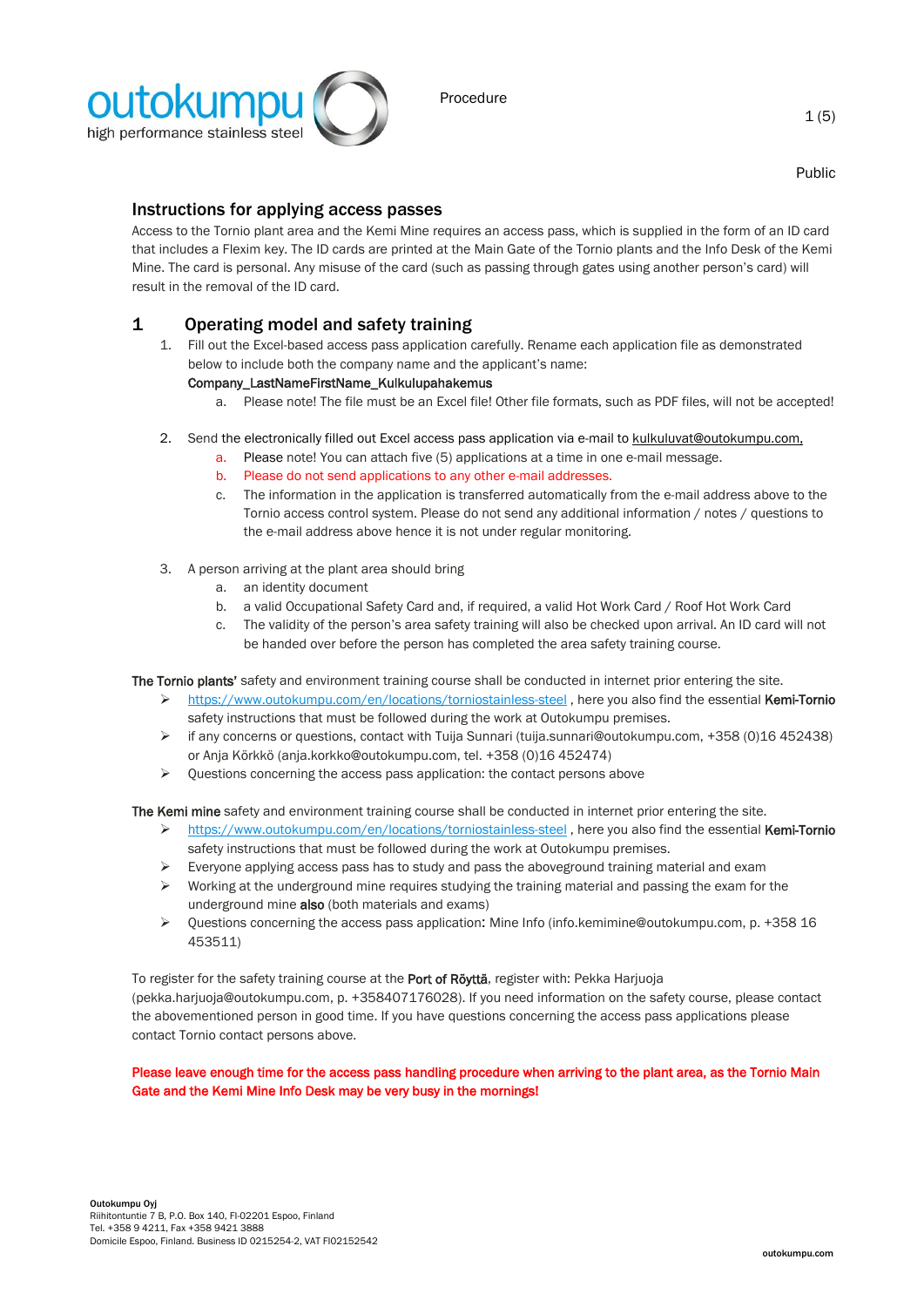

Public

# 2 Filling out the access pass application

The following section details the different sections of the access pass application and how to fill them out.

## 1 Personal information of the access pass applicant

First name: The first name of the person applying for the access pass

Date of birth: The date of birth of the person applying for the access pass (in dd.mm.yyyy format or mm/dd/yyyy depending on the country setting)

Last name: The last name of the person applying for the access pass

Tax number: The personal Finnish tax number of the person applying for the access pass. The personal tax number is a 12-digit number found on your Finnish tax card. You can enquire about your tax number at local Finnish tax office (by calling). *The Finnish tax number is usually always required for foreign persons as well.*

Phone number: The phone number of the person applying for the access pass (in form "+xxx...")

Nationality: The nationality of the person applying for the access pass

Company (employer): The name of the company that pays the wages of the person applying for the access pass. For example, if the person applying for the access pass was hired through a temporary work agency, the name of the temporary work agency should be entered here.

Business ID: The business ID of the company that pays the wages of the person applying for the access pass. For example, if the person applying for the access pass was hired through a temporary work agency, the business ID of the temporary work agency should be entered here.

Supervisor: The name of the closest supervisor of the person applying for the access pass

VAT number / Company ID number: The VAT number / Company ID number of the company that pays the wages of the person applying for the access pass. VAT number is required if the company is based in the EU. A Finnish company does not need to enter anything here if their business ID was entered above. Other than EU countries must fill Company ID number (or similar company identification number according the company's home land practise).

Occupational Safety Card validity: The period of validity of the access pass applicant's Occupational Safety Card. The period of validity can be found on the front of the Occupational Safety Card, in the bottom righthand corner. Please enter the period of validity as dd.mm.yyyy. For example: 31.3.2014. (PLEASE NOTE! The period of validity is listed on the card in the following format: 03/12. To enter the date in the correct format, always add the last day of the month during which the card is still valid.) Note! The only approved *Finnish* occupational Safety Card is from the registered association *Työturvallisuuskeskus*.

Hot Work Card validity: The period of validity of the access pass applicant's Hot Work Card. The period of validity can be found on the front of the Hot Work Card, in the bottom right-hand corner. Please enter the period of validity as dd.mm.yyyy. For example: 31.3.2014. (PLEASE NOTE! The period of validity is listed on the card in the following format: 03/12. To enter the date in the correct format, always add the last day of the month during which the card is still valid.)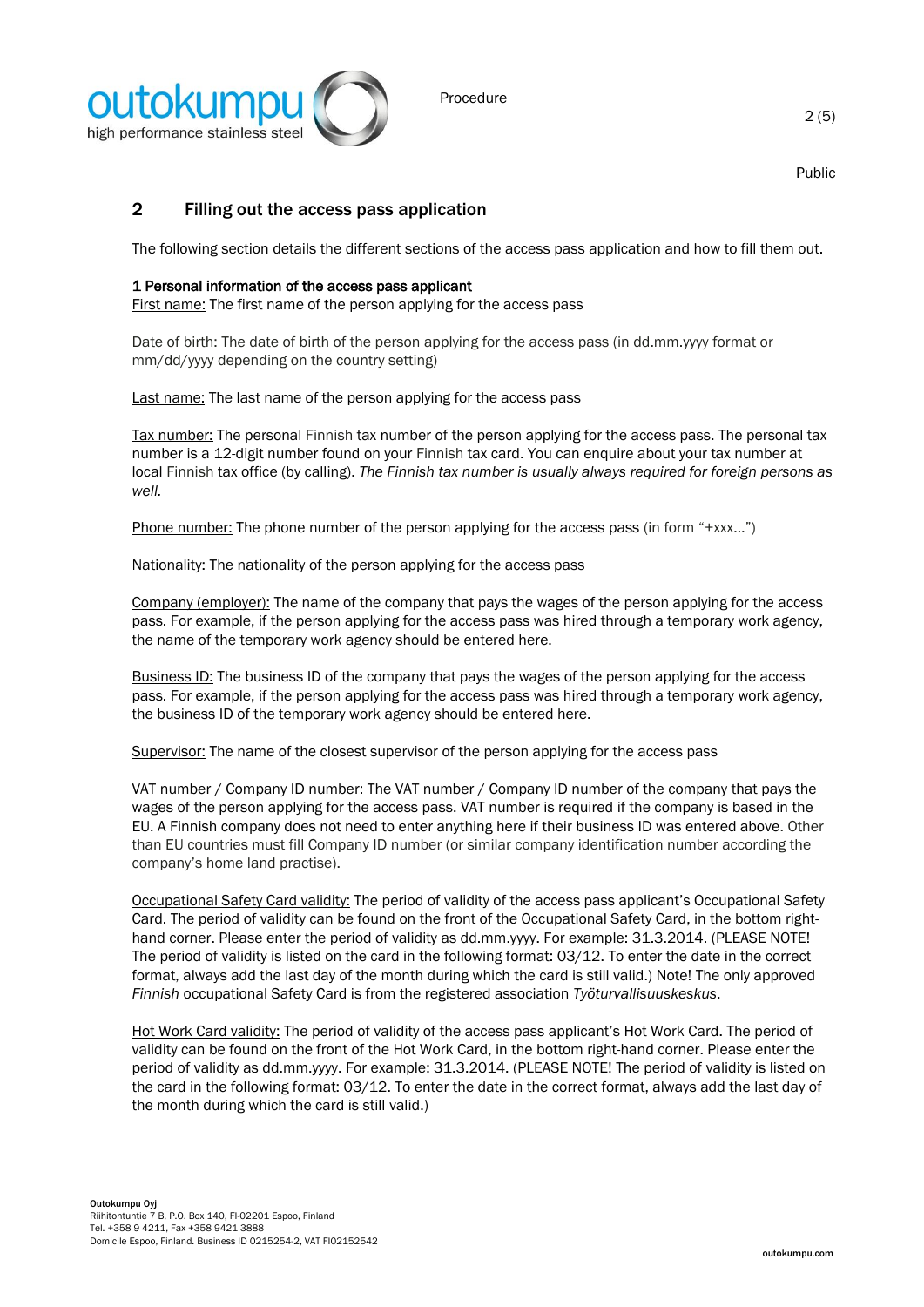

Public

Roof Hot Work Card validity: The period of validity of the access pass applicant's Roof Hot Work Card. The period of validity can be found on the front of the Roof Hot Work Card, in the bottom right-hand corner. Please enter the period of validity as dd.mm.yyyy. For example: 31.3.2014. (PLEASE NOTE! The period of validity is listed on the card in the following format: 03/12. To enter the date in the correct format, always add the last day of the month during which the card is still valid.)

## 2 Access pass information and contact persons

Start date: the date in dd.mm.yyyy format (or mm/dd/yyyy depending on the country setting). Primarily the date when the person is entering the area for the first time. Secondary, for example the start date of the work / project / contract period can be used.

End date: the date in dd.mm.yyyy format (or mm/dd/yyyy depending on the country setting) until which the access pass is needed = the end date of the work/project/contract (Please note! The access pass cannot be valid for longer than the validity period of the applicant's safety training!).

The access pass is being applied for: Choose the area for which the access pass is being applied for. Enter the mark "x" in the selected areas. This is the only valid mark here.

Project/work: enter the name of the project or work, such as the name of a particular annual maintenance shutdown

Contract / order number: Enter the number of the contract or order based on which you are applying for an access pass to the Outokumpu plant areas. If you have not been given a contract number in advance, ask for one from the contract contact person (buyer) or the commissioner of the work.

Main contractor company: Enter the name of the main contractor, meaning the company from which the work was ordered (can be the same as the company that pays the applicant's wages; in this case, the name of the company should also be entered here).

Business ID / VAT: enter the business ID of the main contractor company (or VAT number in the case of a non-Finnish EU country)

Name and position of the main contractor's contact person: enter the name and title of the contact person

Phone number: the phone number of the aforementioned person

Contact person at Outokumpu: enter the name of the Orderer's contact person, for example the name of the person who ordered the work

Phone number: the phone number of the aforementioned person

### Foreign employee:

The required employment, tax and insurance information (such as an A1/E101 certificate) has been given to Outokumpu's contract contact person: *This requirement concerns the foreign employees of the main contractor company.* A check here is the service provider's assurance that the aforementioned information has been supplied to Outokumpu's contract contact person. The only valid mark here is "x".

The details of the representative of the posted worker's company have been given to Outokumpu's contract contact person: *this information must be supplied if the foreign employee's work lasts for more than 14 days.* A check here is the service provider's assurance that the aforementioned information has been supplied to Outokumpu's contract contact person. The only valid mark here is "x".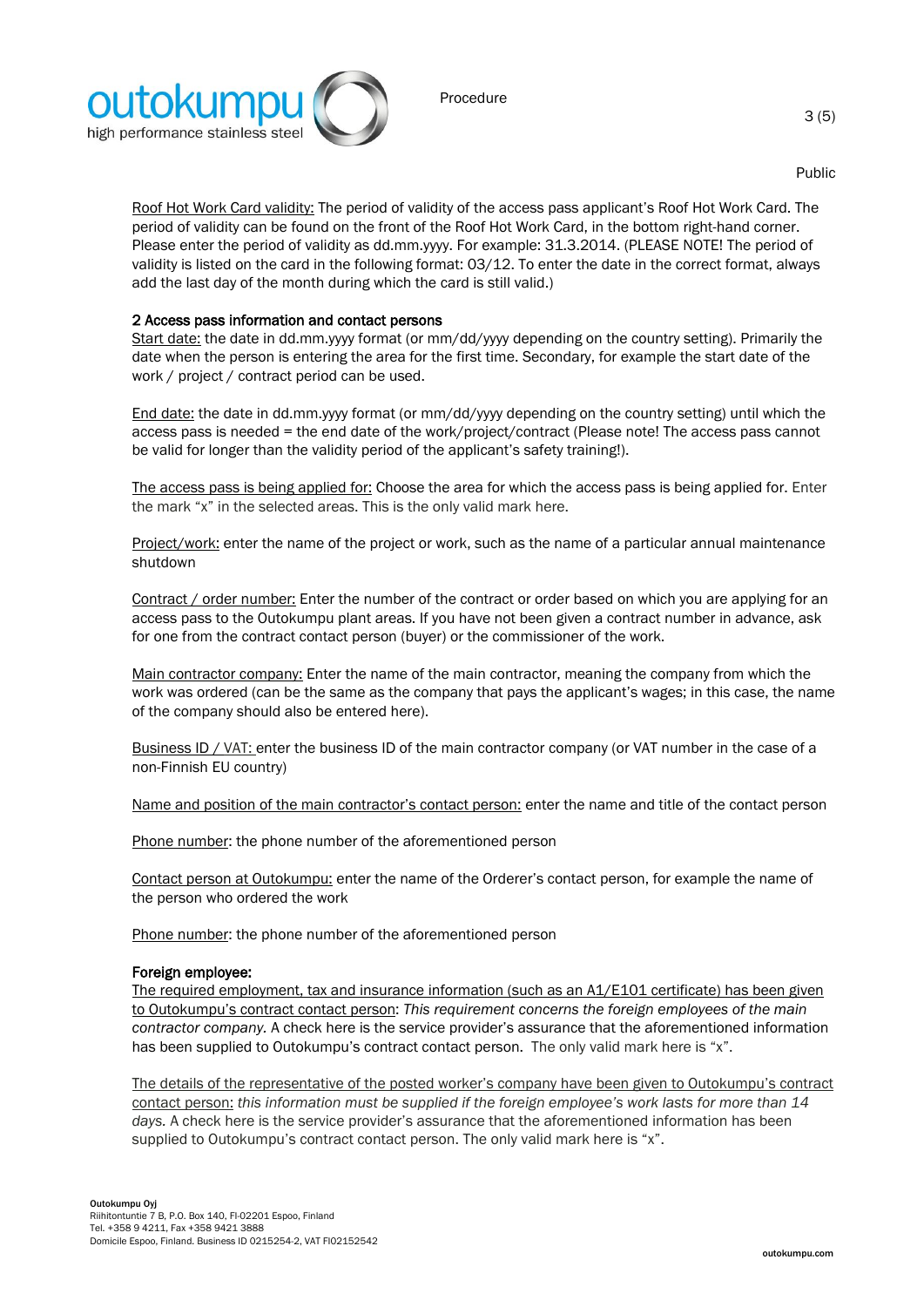

Public

• *"In case the employer of a posted worker (the company posting the worker) does not have a business location in Finland,*  they shall have a representative in this country, who is authorized to act for the company posting the worker in a court of *law and to receive on behalf of this company writs of summons and other documents issued by the authorities. The representative shall be selected no later than at the date when the posted worker starts working, and the authorization shall be valid for a minimum of 12 months after the date at which the posted worker ceases working in Finland. A representative need not be selected in case the posting of the worker is no more than 14 days in duration. In case several consecutive employment contracts concerning the posting without interruption or with short-term interruptions only have been concluded between the posted worker and his/her employer, the posting shall be regarded as having been continuous.*" Posted Workers Act 9.12.1999/1146, section 4a

#### 3 Background check

In accordance with the Finnish legislation on background checks, a background check may be performed on a person applying for an access pass when the worksite is located in the areas of Stainless Oy or Outokumpu Chrome Oy's Tornio plants, the Kemi Mine or the Port of Röyttä. Outokumpu has categorized persons for whom background checks will be performed based on their work assignments. If a work assignment requires a background check, the person applying for the access pass will be notified of this. The applicant will also be asked for written consent to carry out the background check.

#### 4 Consent and signature

The person applying for the access pass will be asked to enter their signature here upon arrival to the industrial area. By providing his or her signature, the person consents to their information being registered and processed in accordance with the Personal Data Act (523/1999). By providing his or her signature, the person commits him or herself to following the rules, instructions, and safety regulations of the industrial area, and consents to any safety inspections carried out at the area in accordance with the instructions. By providing his or her signature, the person commits him or herself to returning his or her personal access pass to the Tornio area control center (permit center) or the Kemi Mine information point immediately upon completing his or her work assignments.

#### 5 Permit office's verifications

This section is to be filled out at the Tornio plants by the staff of the Main Gate and at the Kemi Mine by the staff of the mine Info Desk. However, the service provider should still check these sections to make sure that the employee has all the necessary documents upon arrival to the plant area.

The permit office has verified the identity of the recipient of the access pass and the validity of his or her Occupational Safety Card (and other cards) based on: The option based on which the information was verified should be checked here

- Driver's license (Finnish citizens only): Please note! A driver's license is a valid form of ID for Finnish citizens only!
- Official identity card: an official identity card can be used to verify the identity of a foreign national. The period of validity and number of the card should be entered on the application.
- A passport can be used to verify the identity of a foreign national. The period of validity and passport number should be entered on the application.
- Occupational Safety Card: this option should be checked once the validity of the person's Occupational Safety Card has been verified
- Hot Work Card: this option should be checked once the validity of the person's Hot Work Card has been verified
- Roof Hot Work Card: this option should be checked once the validity of the person's Roof Hot Work Card has been verified

The permit office has verified the foreign national's right to gainful employment: Basis for the applicant's right to gainful employment:

• EU/EEA nationality / Swiss nationality: check this option if the applicant is a resident of one of these countries. EU countries are the Netherlands, Belgium, Bulgaria, Spain, Ireland, Great Britain, Italy, Austria, Greece, Croatia, Cyprus, Latvia, Lithuania, Luxembourg, Malta, Portugal, Poland,